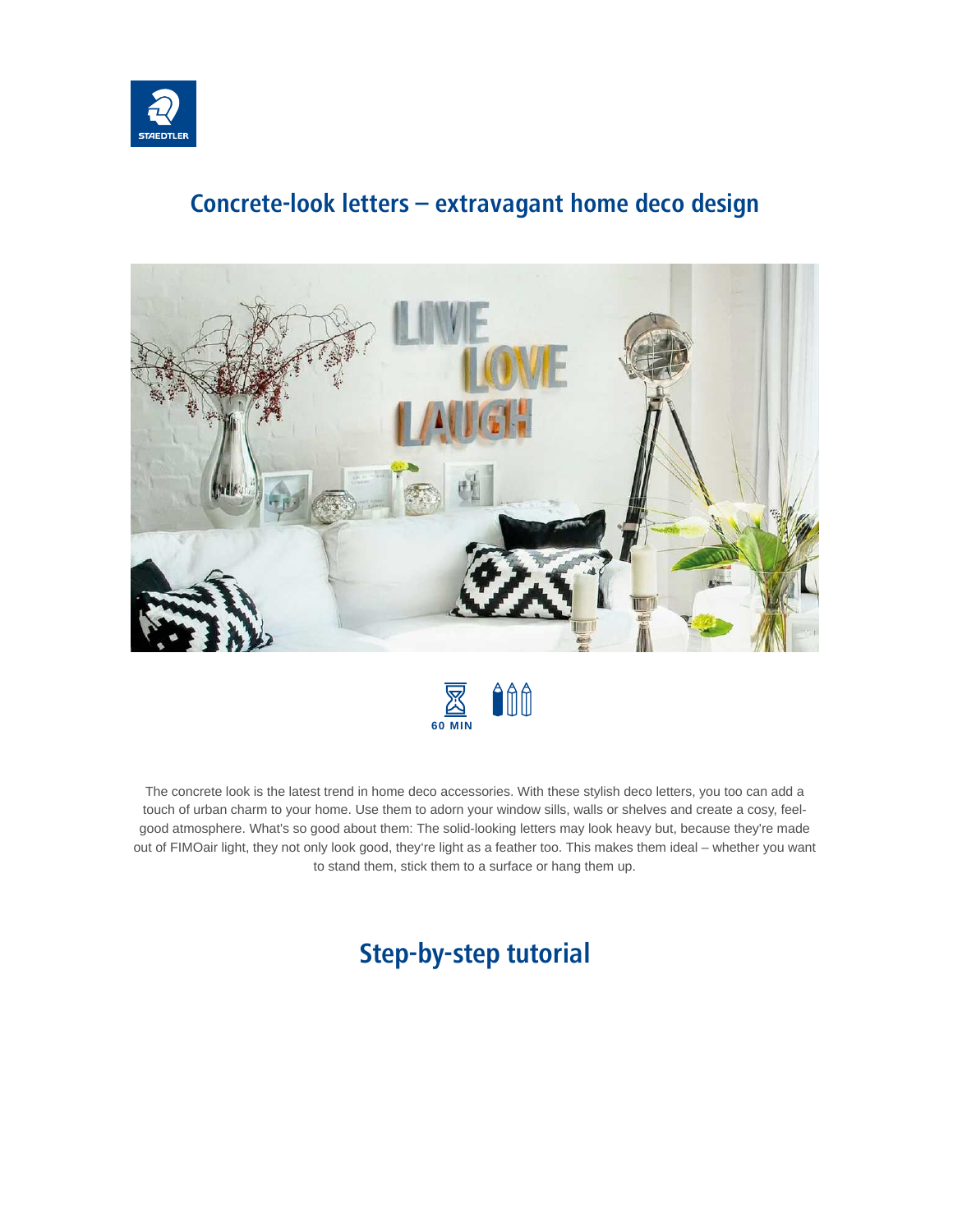



For one letter take one pack of FIMOair light in white (500g) and roll it out to a 3 cm thick sheet approx. 12 x 18 cm in size.

### **Tip:**

Place two 3 cm high strips of wood to the left and right of the block of FIMOair light to help you roll out a uniformly thick sheet.

#### **Hardening:**

Now leave the letters to dry in the air at room temperature for 1 day or harden in the microwave in only 10 minutes at 600 watts.

#### **IMPORTANT:**

In order to avoid overheating, a glass of cold water must be placed in the microwave during the hardening process. Harden within 1 hour of modelling (100 g / 10 min).



Cut out the paper letter template, moisten slightly and place on the sheet of FIMO. Use a scalpel or kitchen knife to etch the contours into the clay.







Remove the template and, starting at the top of each line, insert the rigid blade into the clay holding it vertically as you do so. Follow the contours and cut out the letter carefully. Repeat the procedure for the other letters and then leave everything to dry in the air or harden in the microwave.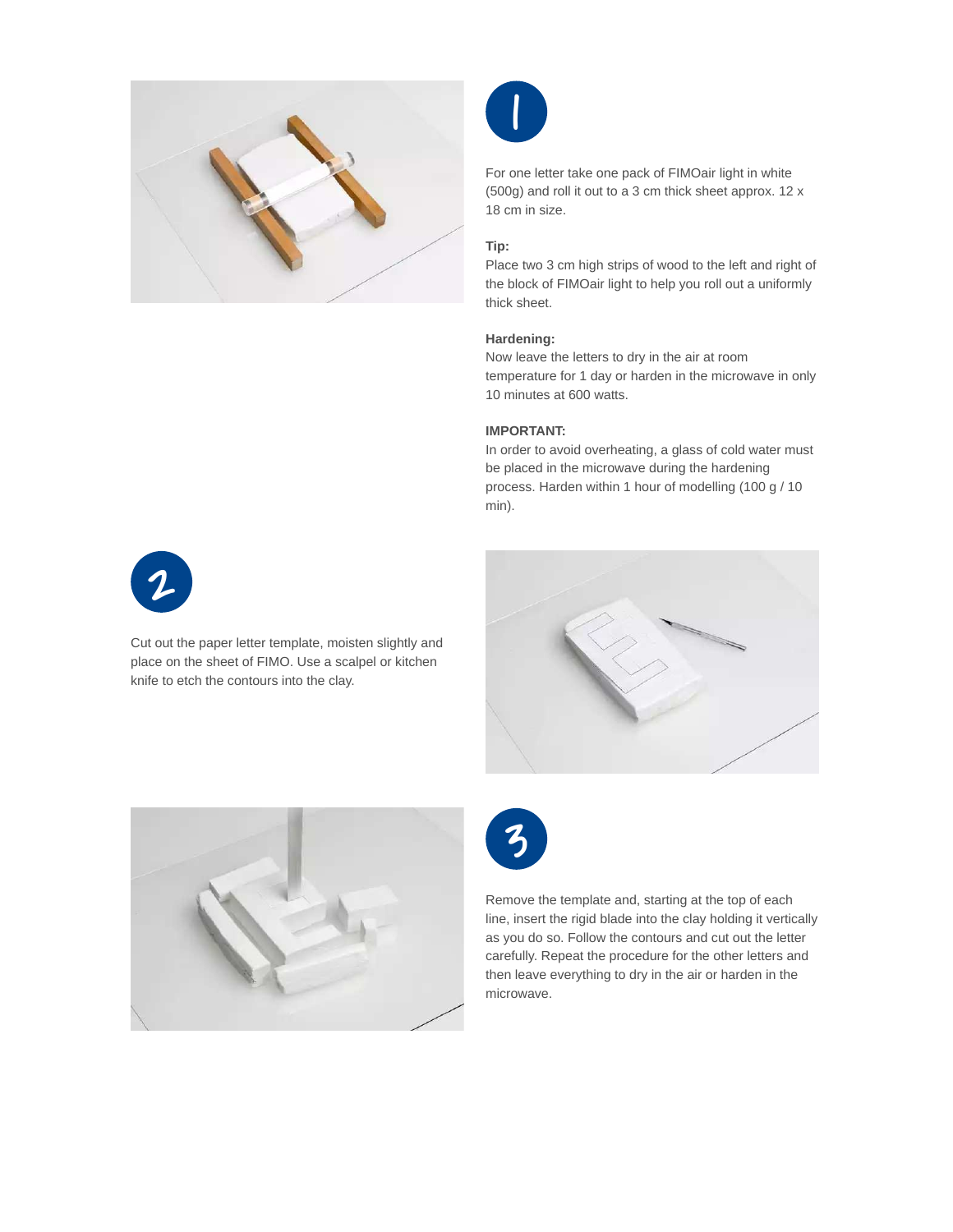

Once the letters have dried and are hard, you can smooth over any unevenness with the sanding sponges. Small cracks and holes are intentional and are what give the letters their unmistakable concrete look.







Next, cover the letters in a coat of grey paint (e.g. Rayher's Chalky Finish in stone grey). To enhance the concrete effect still more, sprinkle a bit of sand over the paint while still wet and rub it in with the brush.



Brush size for leaf metal onto all narrow sides of the letters and allow to dry for a short time. Do not add size to the front of the letters as these are not going to be gilded.







Side for side, carefully add the leaf metal and dab it on using a soft brush.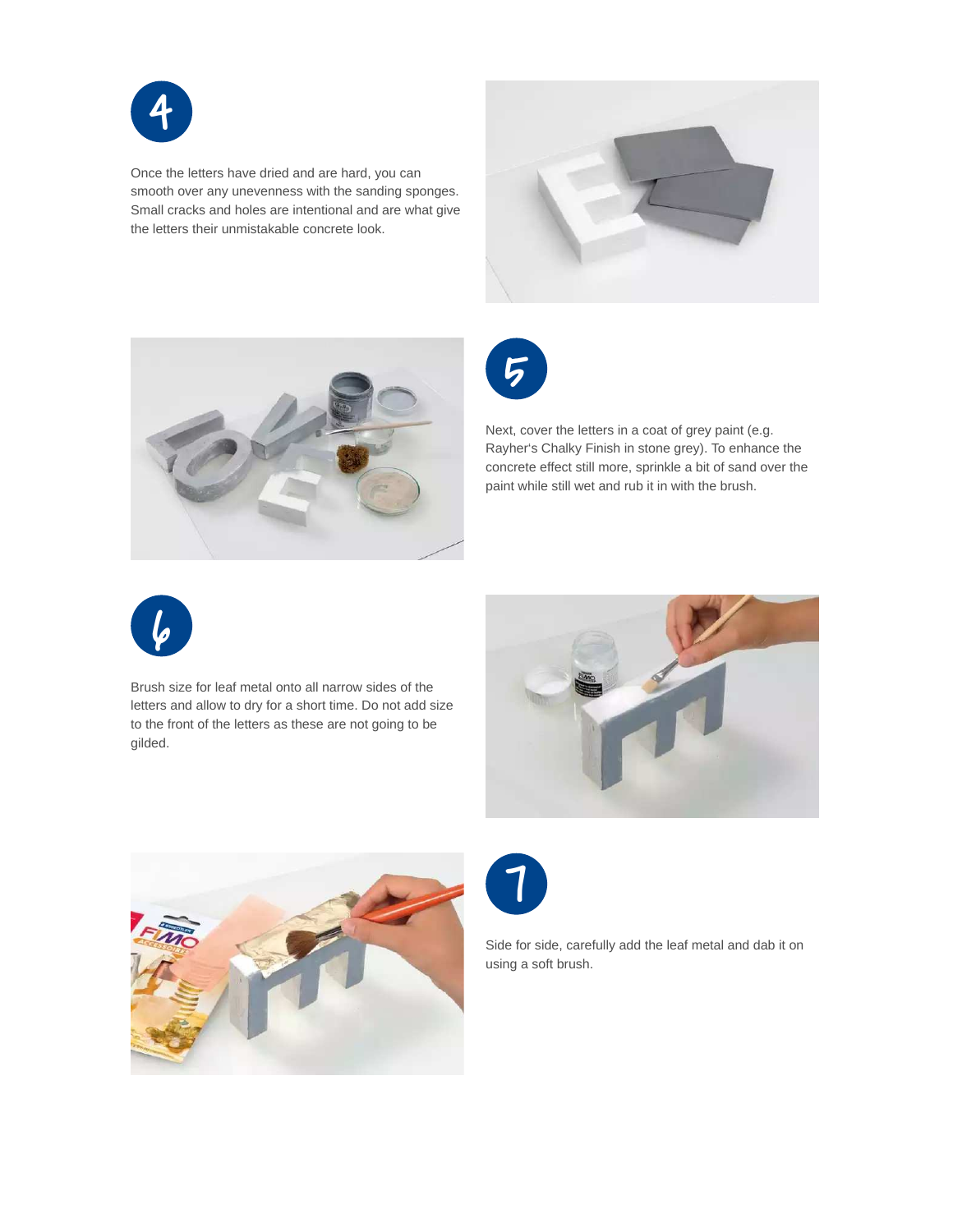

Finish off by adding a protective coat of leaf metal varnish to the letters and then leave to dry thoroughly.



# **Material overview**